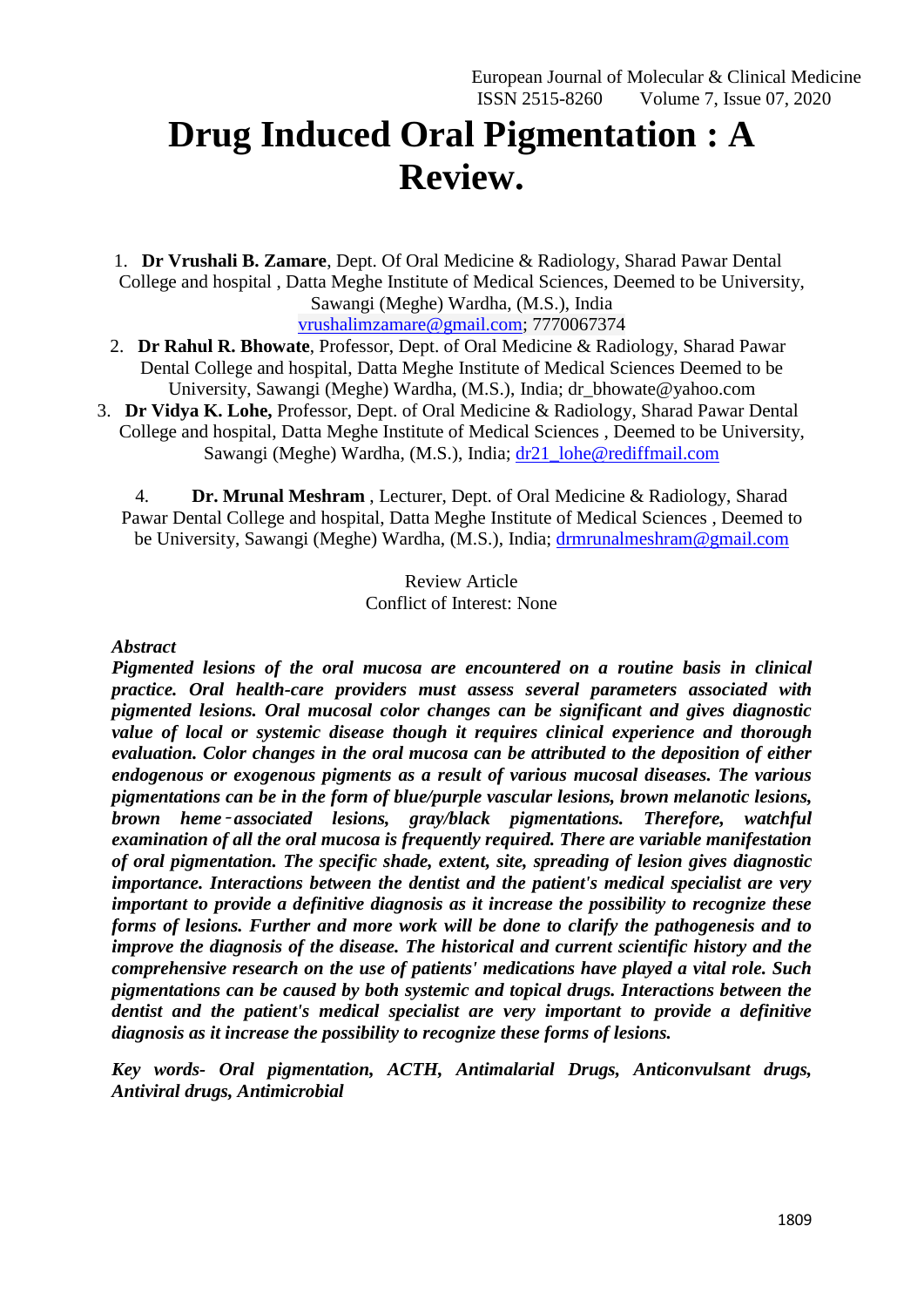## **Introduction**

Oral mucosa is not homogeneously colored. Oral soft tissues those are healthy exist a typical pink to red hue with slight geographical variations of color. Oral mucosal epithelial lining compose of many tissue. Interactions in this tissue provide chromatic range of oral mucosa. These tissues are composed of keratin, lobules of adipocytes, and melanin pigmentation. [1, 2] Oral mucosal color changes can be significant and gives diagnostic value of local or systemic disease though it requires clinical experience and thorough evaluation. Therefore, watchful examination of all the oral mucosa is frequently required.[3,4,5]

There are variable manifestation of oral pigmentation [6]. The specific shade, extent, site, spreading of lesion gives diagnostic importance. In differential diagnosis of patients with oral pigmentation, adverse drug reaction would also take into consideration. [7] Color of the mucosa due to melanin is related to the intrinsic level of enzyme and protein action. [8,9] Thus an understanding of different medications that may lead to oral mucosal pigmentation is important for proper patient assessment, diagnosis and treatment.. This review will highlight the drugs responsible for oral pigmentation with pathophysiology.

## **Pathophysiology**

The oral mucosa is pigmented primarily due to the Melanin, Carotenoids, Reduced HB and Oxygenated HB. [10].

Possible causes for abnormal pigmentation include [11-16]:

- 1. Melanin accumulation.
- 2. Increased melanin production
- 3. Increased melanocyte count (melanocytosis)
- 4. Deposition of exogenous elements, which were mistakenly added.
- 5. Localized substance accumulation beneath skin coat.
- 6. Drug-induced inflammatory changes in the iron accumulation throughout the dermis.

Reddish-black, or gray discoloration is commonly caused by an aggregation of melanin, haemosiderin, or foreign body.17

#### **DRUGS ASSOCIATED WITH ORAL PIGMENTATION**

Various drugs may often give rise to multiple oral manifestations, chiefly oral mucosal pigmentation.

#### **ACTH** [18, 19]

Adrenal deficiency results in a decline of main adrenal hormones leading to the rise in the production of adrenocorticotropin (ACTH) by the pituitary gland. Melanocytes promote the development of ACTH-derived peptides that induce skin and oral mucosa hyperpigmentation. Some of the utmost important symptoms for Addison's disease are skin pigmentation, mucosal pigmentation due to ACTH melanogenesis. It affect skin, genitalia eyes and oral cavity. Exposure to sun increases its intensity. It is characterized by dark brown maculae occurs on mucosal surface involving alveolus, diffuse pigmentation on lips and multifocal pigmentations on buccal and edentulous mucosa .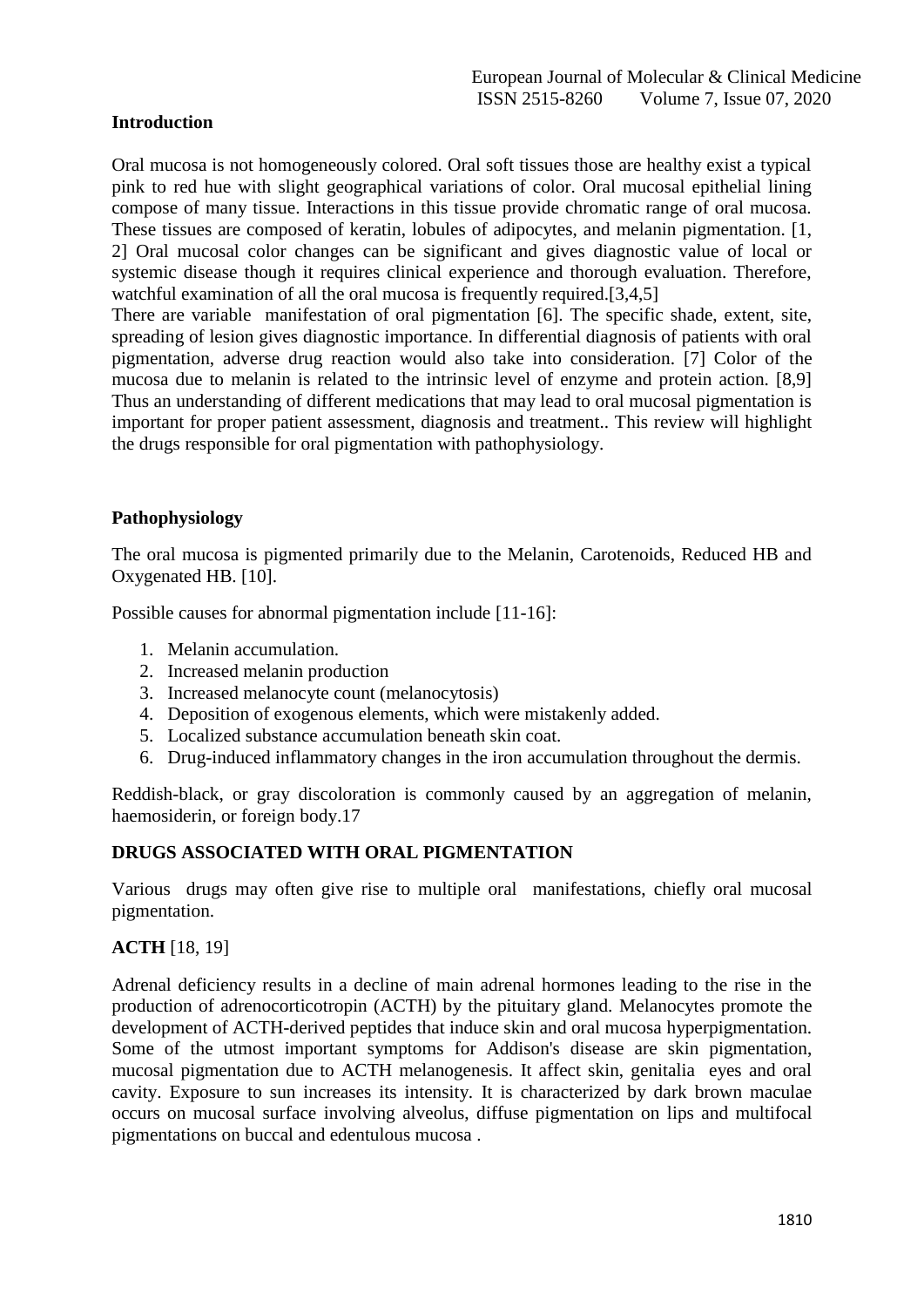## **Antimalarial Drugs**

Quinacrine, chloroquine, hydroxychloroquine, the antimalarial drugs known to play an important role in oral pigmentation[20,21,22]. Most commonly blue–grey or blue–black pigmentation occur on hard palate due to direct stimulatory influence on the melanocytes. [21,23,24,25] These changes are reversible and resolve after the discontinuation of drug. Other oral sites are also affected but hard palate has the highest prevalence. [26]

### **Anticonvulsant drugs**

Phenytoin and oxcarbazepine are medications used in the treatment of people with intermittent epilepsy and it is very important for doctors to re-evaluate the duration of medication in order to avoid adverse effects. [27] Alternatively, antiepileptic medications can induce numerous variations in the oral cavity, for example gingival overgrowth, periodontal insufficiency and caries. [28]. Some of these antiepileptic agents are Valproic acid, Carbamazepine, Lamotrigine, Phenytoin Ethosuximide, Topiramate Oxcarbazepine, Topiramate, Zonisamide, Lamotrigine.

#### **Antiviral drugs**

It is likely to said that the up regulation of HIV-associated IL-1, IL-6, and TNF-5-007 activates keratinocytes and melanocytes for the development of alpha melanocyte stimulating hormone which has the potential to induce melanogenesis, subsequently increased melanin production, which is clinically expressed as HIV associated hyperpigmentation. [29]

#### **Antimicrobial**

#### **Chlorhexidine**

It is the most commonly used to inhibit the metabolism of microorganisms but when it is used in higher concentration cause pigmentation. [30,31]] some studies have shown that tea and coffee associated with the use of chlorhexidine in the mouth make a significant contribution to teeth and tongue staining. [32,33]

#### **Minocycline**

Minocycline hyperpigmentation affect all parts of oral cavity via the following mechanisms:

(a) Enamel get demineralized by minocycline through saliva, causing extrinsic staining;

(b) Breakdown product in dentin causes intrinsic stains via pulp circulation

In addition, several reported cases shows discoloration of the alveolar and palatal bone without the intervention of the overlying mucosa. [33,34] Blue, gray, green, or blue-black discoloration seen below the semitranslucent alveolar mucosa in . Most commonly seen on gingival region sometimes black-purple macules can be seen on tongue.[35-37] Minocyline causes grayish-blue discoloration of fully formed teeth. [38-41]

## **Chemotherapeutic agents**

Chemotherapeutic agents that induce significant skin pigmentation, oral capecitabine is widely approved Chemotherapeutic agents in clinical practice because it allows for easy administration. Hyperpigmentation is due to an increase in the accumulation and secretion of the substance by sweat glands, which are heavily concentrated on the palms and soles.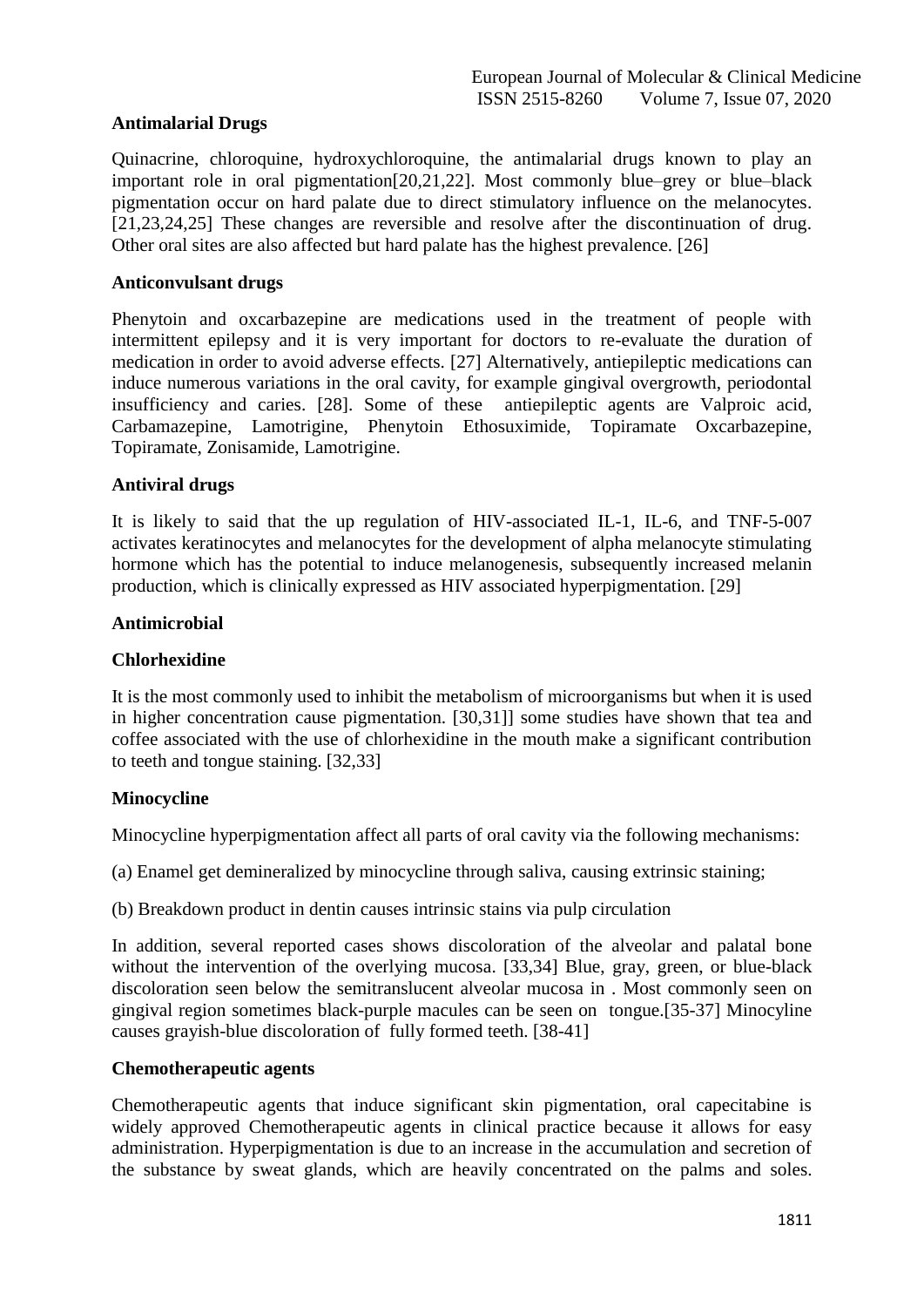Chemotherapy may let the deregulation of the MGSA gene in melanocytes, which stimulate the variation, growth, and expansion of melanocytes into normal or atypical nevi [42].

Other chemotherapeutics are doxorubicin, busulfan, and cyclophosphamide also cases oral pigmentation [43].

#### **Miscellaneous**

Methyldopa induced oral pigmentation has been identified in many cases and are resolve after termination of the drug. The mechanism behind is that the melanin developed secondary to dihydroxyphenylalanine (DOPA) metabolism.[44]

Ketoconazole can also contribute to oral pigmentation via the same ACTH-pathway.[45] Clofazimine is used mainly for the treat leprosy also has strong anti-inflammatory properties is also identified as a cause of oral pigmentation. The metabolized substance is red in color so the pigmentation process can be related . [46,47] Laxatives such as phenolphthalein can also induce oral pigmentation.[43,48]

#### **Conclusion**

A wide variety of medications can give rise to various adverse orofacial manifestations. Pigmentation must be assessed irrespective of its causes and occurrence. Further and more work will be done to clarify the pathogenesis and to improve the diagnosis of the disease. The historical and current scientific history and the comprehensive research on the use of patients' medications have played a vital role. Such pigmentations can be caused by both systemic and topical drugs. Interactions between the dentist and the patient's medical specialist are very important to provide a definitive diagnosis as it increase the possibility to recognize these forms of lesions.

#### **References:**

- [1] Greenberg M, Glick M. Burkets oral medicine diagnosis and treatment. 11th ed. Hamilton, Ontario: B. C. Decker; 2008. pp. 126–36. [\[Google Scholar\]](https://scholar.google.com/scholar_lookup?title=Burkets+oral+medicine+diagnosis+and+treatment&author=M+Greenberg&author=M+Glick&publication_year=2003&)
- [2] D. Eisen, Disorders of pigmentation in the oral cavity, Clin. Dermatol. 18 (2000) 579– 587.
- [3] EISEN D.Disorders of Pigmentation in the Oral Cavity. Clinics in Dermatology Y 2000;18:579–587
- [4] G.M. Gaeta, R.A. Satriano, A. Baroni, Oral pigmented lesions, Clin. Dermatol. 20 (2002) 286–288.
- [5] Tarakji B, Umair A, Prasad D, Alsakran M, Altamimi. Diagnosis of oral pigmentations and malignant transformations. S i n g a p o r e D e n t a l J o u r n a l 3  $5(2014)39 - 46$
- [6] Porter SR, Scully C (2000) Adverse drug reactions in mouth. Clin Dermatology18: 222-230. 3
- [7] Bhateja S, Bohra A, Arora G (2015) Drug Induced Oral Mucosal Pigmentation- A Review. Pigmentary Disorders 2: 198. doi:10.4172/23760427.1000198
- [8] P. Sulem, D. F. Gudbjartsson, S. N. Stacey et al., "Genetic determinants of hair, eye and skin pigmentation in Europeans," *Nature Genetics*, vol. 39, no. 12, pp. 1443– 1452, 2007.View at: [Publisher Site](https://doi.org/10.1038/ng.2007.13) | [Google Scholar](https://scholar.google.com/scholar_lookup?title=Genetic%20determinants%20of%20hair,%20eye%20and%20skin%20pigmentation%20in%20Europeans&author=P.%20Sulem&author=D.%20F.%20Gudbjartsson&author=S.%20N.%20Stacey%20et%20al.&publication_year=2007)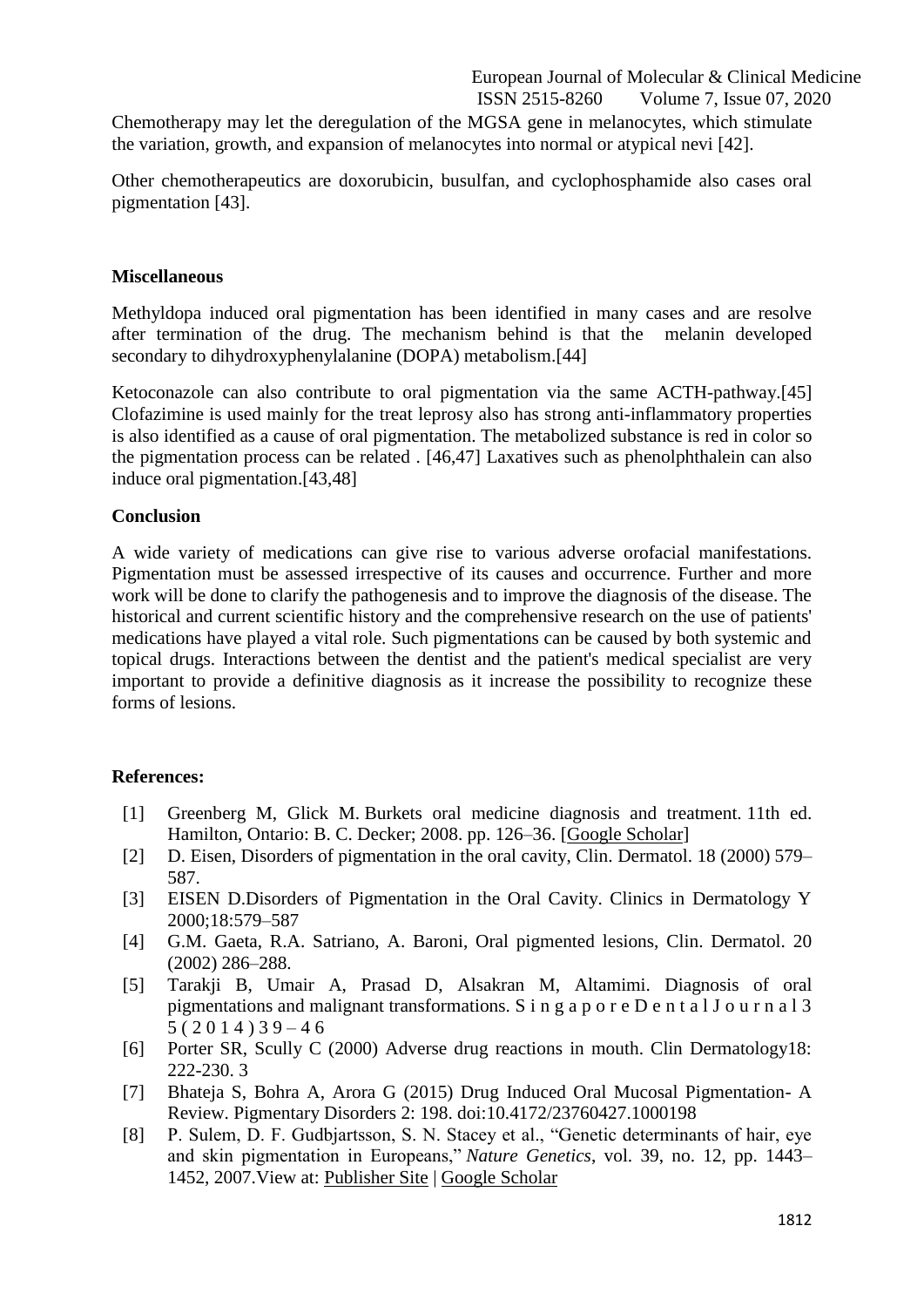- [9] K. Iozumi, G. E. Hoganson, R. Pennella, M. A. Everett, and B. B. Fuller, "Role of tyrosinase as the determinant of pigmentation in cultured human melanocytes," *Journal of Investigative Dermatology*, vol. 100, no. 6, pp. 806–811, 1993.View at: [Publisher Site](https://doi.org/10.1111/1523-1747.ep12476630) | [Google Scholar](https://scholar.google.com/scholar_lookup?title=Role%20of%20tyrosinase%20as%20the%20determinant%20of%20pigmentation%20in%20cultured%20human%20melanocytes&author=K.%20Iozumi&author=G.%20E.%20Hoganson&author=R.%20Pennella&author=M.%20A.%20Everett&author=&author=B.%20B.%20Fuller&publication_year=1993)
- [10] Sreeja C, Ramakrishnan K, Vijayalakshmi D, Devi M, Aesha I, Vijayabanu B. Oral pigmentation: A review. J Pharm Bioallied Sci. 2015; 7: S403-S408. 8. Eisen D. Disorders of pigmentation in the oral cavity. Clin Dermatol. 2000; 18: 579-587.
- [11] . Kauzman A, Pavone M, Blanas N, Bradley G. Pigmented lesions of the oral cavity: review, differential diagnosis, and case presentations. J Can Dent Assoc. 2004; 70: 682-683.
- [12] Gaeta GM, Satriano RA, Baroni A. Oral pigmented lesions. Clin Dermatol. 2002; 20: 286-288.
- [13] Margoob AA, Schoenbach SP, Kopf AW, Orlow SJ, Nossa R. Pathophysiology of drug induced melanin pigmentation & the risk of developing malignancy: a review of the world literature. J Invest Dermatol. 1995; 104: 563-565.
- [14] Pack GT, Davis J. Nevus giganticus pigmentosus with malignant transformation. Surgery. 1961; 49: 347-354.
- [15] Greenberg M, Glick M. Burkets oral medicine diagnosis and treatment. 10th ed. Hamilton, Ontario; B. C. Decker 2003. p.126‑ 36.
- [16] Sarswathi TR, Kumar SN, Kavitha KM. Oral melanin pigmentation in smoked and smokeless tobacco users in India. Clinico–pathological study. Indian J Dent Res 2003;14:101‑ 6.]
- [17] Kleinegger CL, Hammond HL, Finkelstein MW. Oral mucosal hyperpigmentation secondary to antimalarial drug therapy. Oral Surg Oral Med Oral Pathol Oral Radiol Endod. 2000;90:189–94
- [18] Lanza A,Heulfe I, Perillo L , et. al. Oral Pigmentation as a Sign of Addison's Disease: A Brief Reappraisal. The Open Dermatology Journal, 2009, 3, 3-6
- [19] Wade TR, Wade SL, Jones HE (1978) Skin changes and diseases associated with pregnancy. Obstet Gynecol. 52: p. 233–242 PMid:683665
- [20] Hasan S, Khan N, et.al. DRUGS CAUSING OROFACIAL PIGMENTATION: AN OVERVIEW OF LITERATURE. Int. Res.J. Pharm. 2013, 4 (5)
- [21] Birek C, Main JH. Two cases of oral pigmentation associated with quinindine therapy. Oral Surg Oral Med Oral Pathol. 1988; jul 66(1): 59-61. [http://dx.doi.org/10.1016/0030-4220\(88\)90067-9.](http://dx.doi.org/10.1016/0030-4220(88)90067-9)
- [22] Veraldi S, Schianchi-Veraldi R, Scarabelli G. Pigmentation of the gums following hydroxychloroquine theray. Cutis 1992; April 49(4): 281-282. PMid:1521482.
- [23] Kleinegger CL, Hammond HL, Finkelstein MW. Oral mucosal hyper pigmentation secondary to antimalarial drug therapy. Oral Surg Oral Med Oral Pathol Oral Radiol Endod. 2000; 90(2):189–94. http:// dx.doi.org/10.1067/moe.2000.106340 PMid:10936838
- [24] McAllan LH, Adkins KF. Drug-induced palatal pigmentation. Aust Dent J. 1986;31(1):1–4.http://dx.doi.org/10.1111/j.1834-7819.1986.tb02976.x PMid:3459418
- [25] Savage NW, Barber MT, Adkins KF. Pigmentary changes in rat oral mucosa following antimalarial therapy. J Oral Pathol. 1986; 15(9): 468– 471.http://dx.doi.org/10.1111/j.1600-0714.1986.tb00660.x PMid:3027287
- [26] Lerman MA, Karimbux N, Guze KA, et al. Pigmentation of the hard palate. Oral Surg Oral Med Oral Pathol Oral Radiol Endod. 2009; 107: 8–12. [http://dx.doi.org/10.1016/j.tripleo.2008.07.022 PMid:18801675\]](http://dx.doi.org/10.1016/j.tripleo.2008.07.022%20PMid:18801675)
- [27] Beacher GN, Brodie MJ, Goodall C. A case report: retigabine induced oral mucosal dyspigmentation of the hard palate. BMC Oral Health. 2015; 15: 122.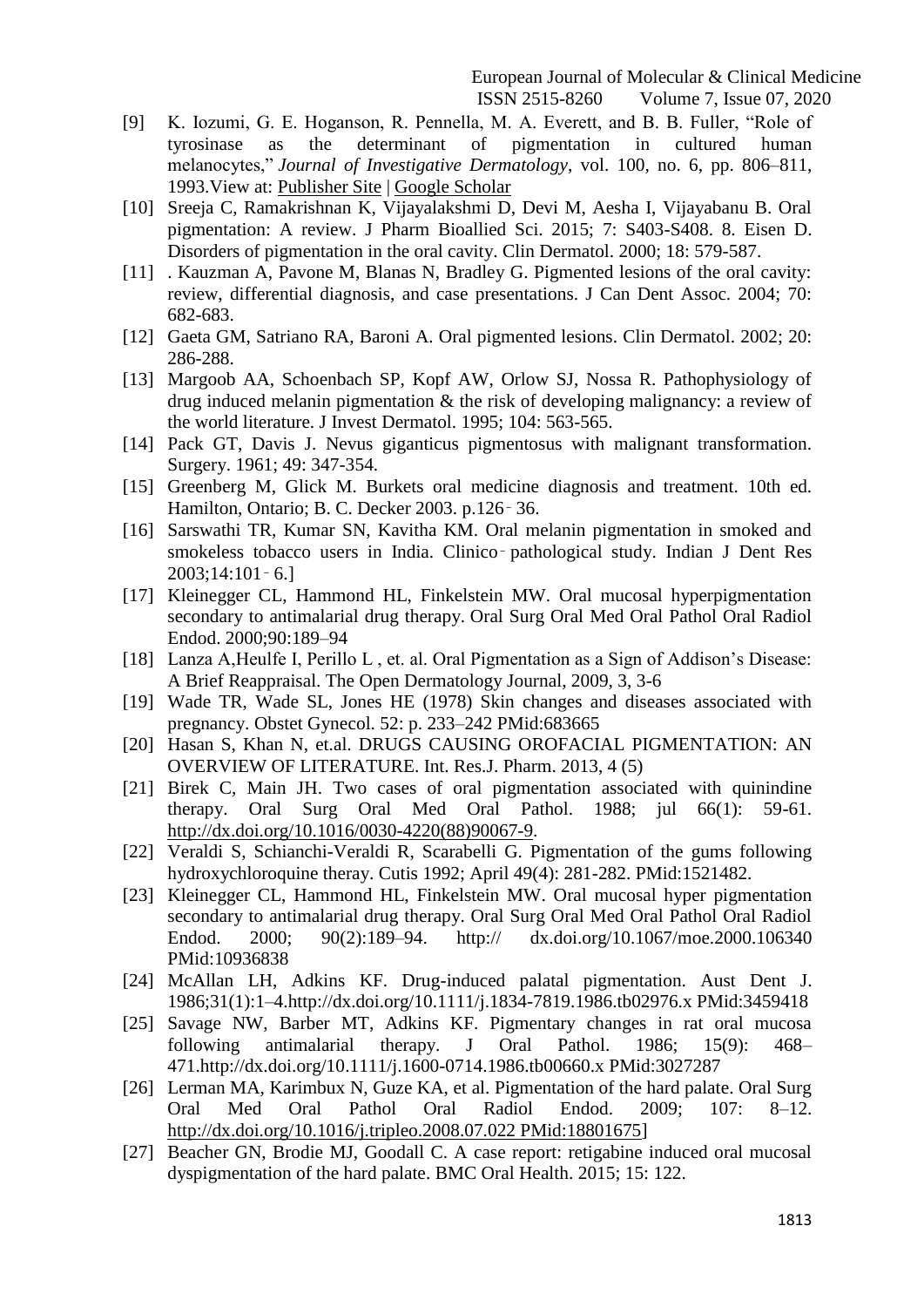- [28] Cornacchio AL, Burneo JG, Aragon CE. The effects of antiepileptic drugs on oral health. J Can Dent Assoc. 2011; 77: b140.
- [29] Chandran, R., Feller, L., Lemmer, J., & Khammissa, R.A. (2016). HIV-Associated Oral Mucosal Melanin Hyperpigmentation: A Clinical Study in a South African Population Sample. *AIDS Research and Treatment, 2016*.
- [30] Bhute, A.A., R.K. Jha, and S. Nagpure. "A Questionnaire Study on the Knowledge, Attitude, and the Practice of Adverse Drug Reaction among the Healthcare Professionals in a Tertiary Rural Hospital in Central India (A.V.B.R.H.) Sawangi (Meghe), Wardha District, Maharashtra, India." *Research Journal of Pharmaceutical, Biological and Chemical Sciences* 7, no. 1 (2016): 469–73.
- [31] Hase JC, Attstrom R, Edwardsson S, Kelty E, Kisch J. 6-month use of 0.2% delmopinol hydrochloride in comparison with 0.2% chlorhexidine digluconate and placebo. Effect on plaque formation and gingivitis. J Clin Periodontol. 1998; 25(9): 746-53. http://dx.doi.org/10.1111/j.1600051X.1998.tb02516.x PMid:9763330
- [32] Leard A, Addy M. The propensity of different brands of tea and coffee to cause staining associated with chlorhexidine. J Clin Periodontol. 1997;24(2):115- 8.http://dx.doi.org/10.1111/j.1600-051X.1997.tb00476.x
- [33] Treister  $NS<sup>1</sup>$ , [Magalnick D,](https://www.ncbi.nlm.nih.gov/pubmed/?term=Magalnick%20D%5BAuthor%5D&cauthor=true&cauthor_uid=15184854) [Woo SB.](https://www.ncbi.nlm.nih.gov/pubmed/?term=Woo%20SB%5BAuthor%5D&cauthor=true&cauthor_uid=15184854) Oral mucosal pigmentation secondary to minocycline therapy: Report of two cases and a review of the literature. (Oral Surg Oral Med Oral Pathol Oral Radiol Endod 2004;97:718-25)
- [34] Siller GM, Tod MA, Savage NW. Minocycline-induced oral pigmentation. J Am Acad Dermatol 1994;30:350-4.
- [35] Rosen T, Hoffmann TJ. Minocycline-induced discoloration of the permanent teeth. J Am Acad Dermatol 1989;21:569.
- [36] Patel K, Cheshire D, Vance A. Oral and systemic effects of prolonged minocycline therapy. Br Dent J 1998;185:560-2.
- [37] Poliak SC, DiGiovanna JJ, Gross EG, Gantt G, Peck GL. Minocycline-associated tooth discoloration in young adults. JAMA 1985;254:2930-2.
- [38] Parkins FM, Furnish G, Bernstein M. Minocycline use discolors teeth. J Am Dent Assoc 1992;123:87-9. 32. Hung PH, Caldwell JB, James WD. Minocycline-induced hyperpigmentation. J Fam Pract 1995;41:183-5.
- [39] Ragucci B. Green bones and tooth roots: minocycline? The Schoch Letter 1979:3:. 34. Fendrich P, Brooke RI. An unusual case of oral pigmentation. Oral Surg Oral Med Oral Pathol 1984;58:288-9.
- [40] Cale AE, Freedman PD, Lumerman H. Pigmentation of the jawbones and teeth secondary to minocycline hydrochloride therapy. J Periodontol 1988;59:112-4.
- [41] Cohen BD, Abrams BL. An unusual case of stained roots of unerupted third molars. Gen Dent 1989;37:342-3.
- [42] Becker T (2015) Pigmented Lesions of Buccal and Labial Mucosa in a Patient Treated by Capecitabine (Xeloda): A Case Report. Int J Dent Oral Health, Volume1.1: <http://dx.doi.org/10.16966/2378-7090.106>
- [43] Seymour RA, Rudralingham M. Oral and dental adverse drug reactions. Periodontol 2000. 2008;46:9–26.
- [44] Brody HJ, Cohen M. Black tongue secondary to methyldopa therapy. Cutis 1986;38:187-8
- [45] Langford A, Pohle HD, Gelderblom H et al. Oral hyper pigmentation in HIV infected patients. Oral Surg Oral Med Oral Patholo. 1989; 67(3): 301-307. [http://dx.doi.org/10.1016/0030-4220\(89\)90360-5.](http://dx.doi.org/10.1016/0030-4220(89)90360-5)